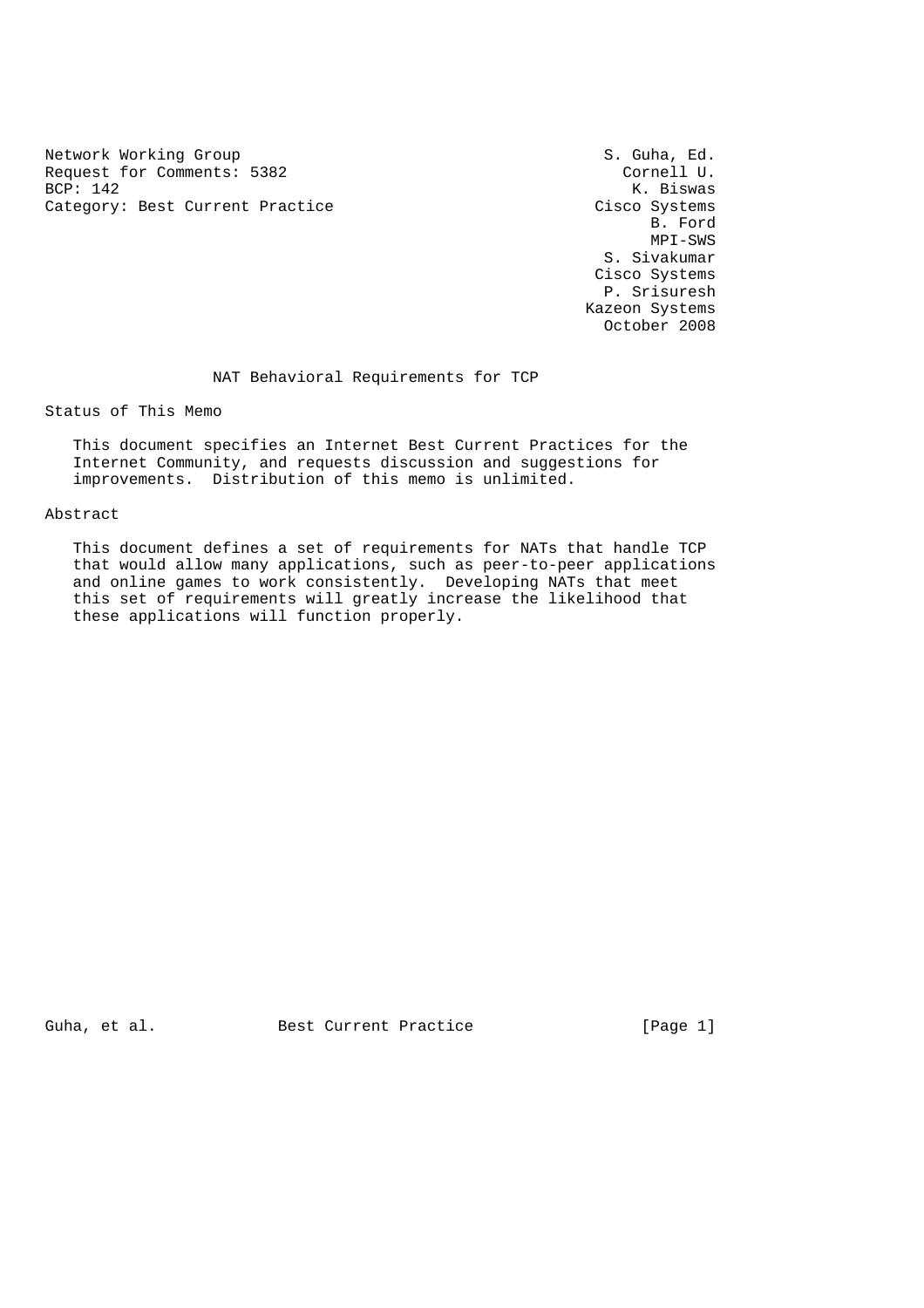# Table of Contents

| 2.1            |              |  |  |  |  |                                                                                                                                                                                                                                                                                                                                                                                  |
|----------------|--------------|--|--|--|--|----------------------------------------------------------------------------------------------------------------------------------------------------------------------------------------------------------------------------------------------------------------------------------------------------------------------------------------------------------------------------------|
| $\mathcal{E}$  |              |  |  |  |  | 4                                                                                                                                                                                                                                                                                                                                                                                |
| $\overline{4}$ |              |  |  |  |  | $\overline{4}$                                                                                                                                                                                                                                                                                                                                                                   |
|                |              |  |  |  |  |                                                                                                                                                                                                                                                                                                                                                                                  |
|                |              |  |  |  |  |                                                                                                                                                                                                                                                                                                                                                                                  |
|                |              |  |  |  |  |                                                                                                                                                                                                                                                                                                                                                                                  |
| 5.             |              |  |  |  |  |                                                                                                                                                                                                                                                                                                                                                                                  |
| б.             |              |  |  |  |  |                                                                                                                                                                                                                                                                                                                                                                                  |
|                |              |  |  |  |  |                                                                                                                                                                                                                                                                                                                                                                                  |
|                |              |  |  |  |  |                                                                                                                                                                                                                                                                                                                                                                                  |
|                |              |  |  |  |  |                                                                                                                                                                                                                                                                                                                                                                                  |
|                |              |  |  |  |  |                                                                                                                                                                                                                                                                                                                                                                                  |
| 8.             |              |  |  |  |  |                                                                                                                                                                                                                                                                                                                                                                                  |
| 9.             |              |  |  |  |  |                                                                                                                                                                                                                                                                                                                                                                                  |
|                |              |  |  |  |  |                                                                                                                                                                                                                                                                                                                                                                                  |
|                |              |  |  |  |  |                                                                                                                                                                                                                                                                                                                                                                                  |
|                |              |  |  |  |  |                                                                                                                                                                                                                                                                                                                                                                                  |
|                |              |  |  |  |  |                                                                                                                                                                                                                                                                                                                                                                                  |
|                | 4.2.<br>7.2. |  |  |  |  | 4.1. Address and Port Mapping Behavior 5<br>Internally Initiated Connections 5<br>4.3. Externally Initiated Connections 7<br>Application Level Gateways 12<br>7. Other Requirements Applicable to TCP 12<br>Hairpinning Behavior 13<br>7.3. ICMP Responses to TCP Packets 13<br>Security Considerations 16<br>$.1.$ Normative References 18<br>11.2. Informational References 18 |

Guha, et al. Best Current Practice [Page 2]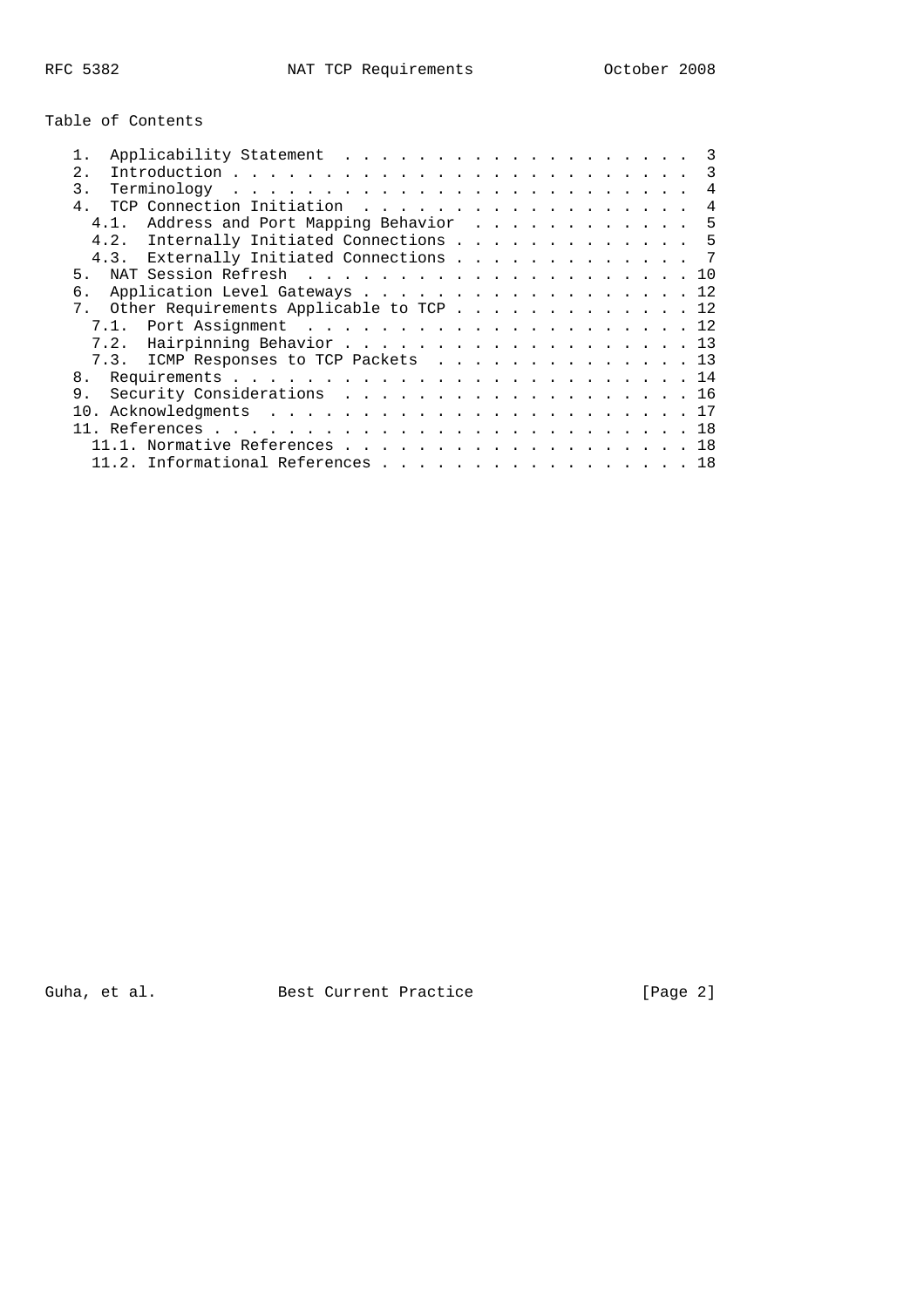## 1. Applicability Statement

 This document is adjunct to [BEHAVE-UDP], which defines many terms relating to NATs, lays out general requirements for all NATs, and sets requirements for NATs that handle IP and unicast UDP traffic. The purpose of this document is to set requirements for NATs that handle TCP traffic.

 The requirements of this specification apply to traditional NATs as described in [RFC2663].

 This document only covers the TCP aspects of NAT traversal. Middlebox behavior that is not necessary for network address translation of TCP is out of scope. Packet inspection above the TCP layer and firewalls are out of scope except for Application Level Gateway (ALG) behavior that may interfere with NAT traversal. Application and OS aspects of TCP NAT traversal are out of scope. Signaling-based approaches to NAT traversal, such as Middlebox Communication (MIDCOM) and Universal Plug and Play (UPnP), that directly control the NAT are out of scope. Finally, TCP connections intended for the NAT (e.g., an HTTP or Secure Shell Protocol (SSH) management interface) and TCP connections initiated by the NAT (e.g., reliable syslog client) are out of scope.

#### 2. Introduction

 Network Address Translators (NATs) hinder connectivity in applications where sessions may be initiated to internal hosts. Readers may refer to [RFC3022] for detailed information on traditional NATs. [BEHAVE-UDP] lays out the terminology and requirements for NATs in the context of IP and UDP. This document supplements these by setting requirements for NATs that handle TCP traffic. All definitions and requirements in [BEHAVE-UDP] are inherited here.

 [RFC4614] chronicles the evolution of TCP from the original definition [RFC0793] to present-day implementations. While much has changed in TCP with regards to congestion control and flow control, security, and support for high-bandwidth networks, the process of initiating a connection (i.e., the 3-way handshake or simultaneous open) has changed little. It is the process of connection initiation that NATs affect the most. Experimental approaches such as T/TCP [RFC1644] have proposed alternate connection initiation approaches, but have been found to be complex and susceptible to denial-of service attacks. Modern operating systems and NATs consequently primarily support the 3-way handshake and simultaneous-open modes of connection initiation as described in [RFC0793].

Guha, et al. Best Current Practice [Page 3]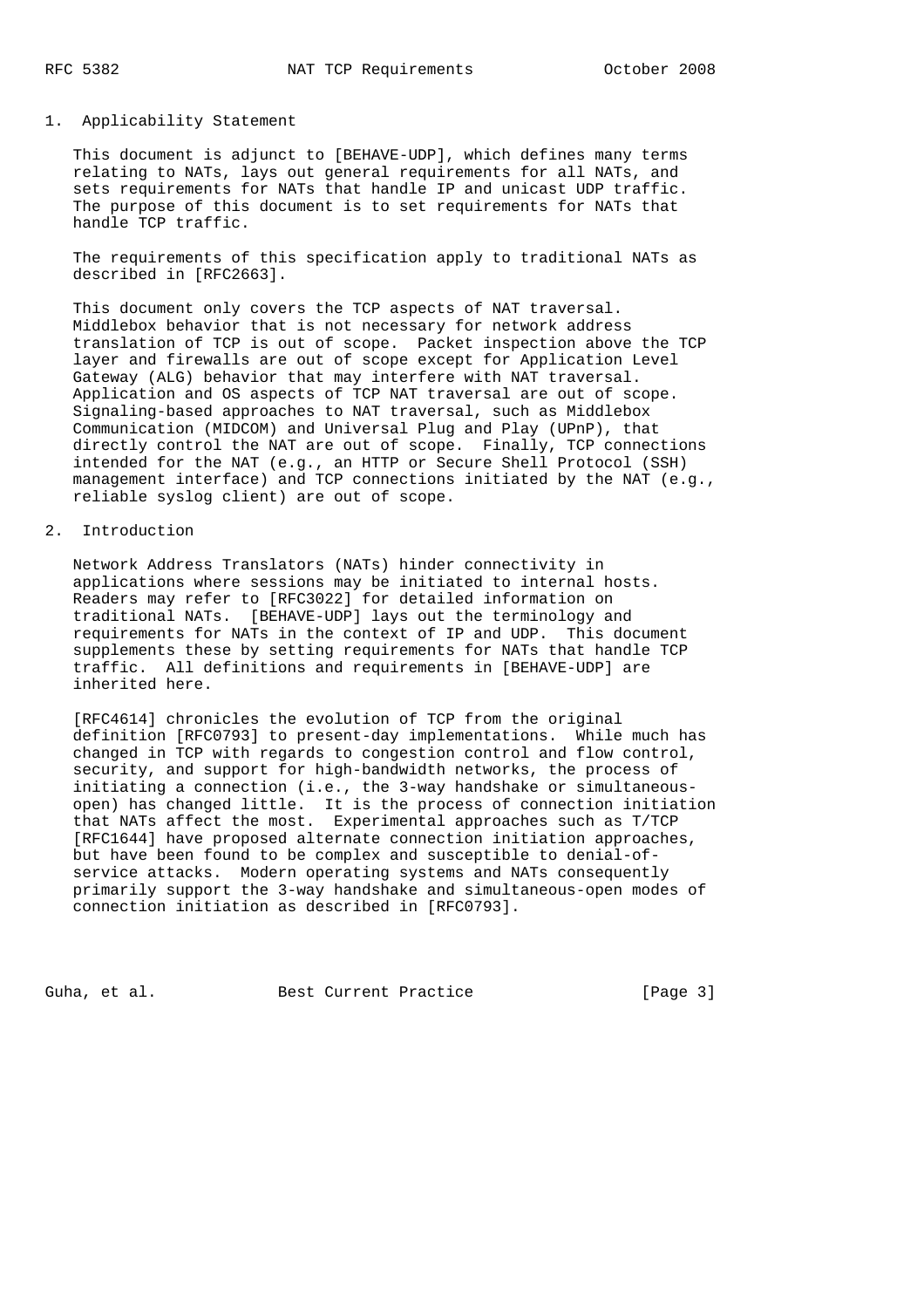Recently, many techniques have been devised to make peer-to-peer TCP applications work across NATs. [STUNT], [NATBLASTER], and [P2PNAT] describe Unilateral Self-Address Fixing (UNSAF) mechanisms that allow peer-to-peer applications to establish TCP through NATs. These approaches require only endpoint applications to be modified and work with standards compliant OS stacks. The approaches, however, depend on specific NAT behavior that is usually, but not always, supported by NATs (see [TCPTRAV] and [P2PNAT] for details). Consequently, a complete TCP NAT traversal solution is sometimes forced to rely on public TCP relays to traverse NATs that do not cooperate. This document defines requirements that ensure that TCP NAT traversal approaches are not forced to use data relays.

3. Terminology

 The key words "MUST", "MUST NOT", "REQUIRED", "SHALL", "SHALL NOT", "SHOULD", "SHOULD NOT", "RECOMMENDED", "MAY", and "OPTIONAL" in this document are to be interpreted as described in [RFC2119].

 "NAT" in this specification includes both "Basic NAT" and "Network Address/Port Translator (NAPT)" [RFC2663]. The term "NAT Session" is adapted from [NAT-MIB] and is defined as follows.

 NAT Session - A NAT session is an association between a TCP session as seen in the internal realm and a TCP session as seen in the external realm, by virtue of NAT translation. The NAT session will provide the translation glue between the two session representations.

 This document uses the term "TCP connection" (or just "connection") to refer to individual TCP flows identified by the 4-tuple (source and destination IP address and TCP port) and the initial sequence numbers (ISN).

 This document uses the term "address and port mapping" (or just "mapping") as defined in [BEHAVE-UDP] to refer to state at the NAT necessary for network address and port translation of TCP connections. This document also uses the terms "Endpoint-Independent Mapping", "Address-Dependent Mapping", "Address and Port-Dependent Mapping", "filtering behavior", "Endpoint-Independent Filtering", "Address-Dependent Filtering", "Address and Port-Dependent Filtering", "Port assignment", "Port overloading", "hairpinning", and "External source IP address and port" as defined in [BEHAVE-UDP].

4. TCP Connection Initiation

 This section describes various NAT behaviors applicable to TCP connection initiation.

Guha, et al. Best Current Practice [Page 4]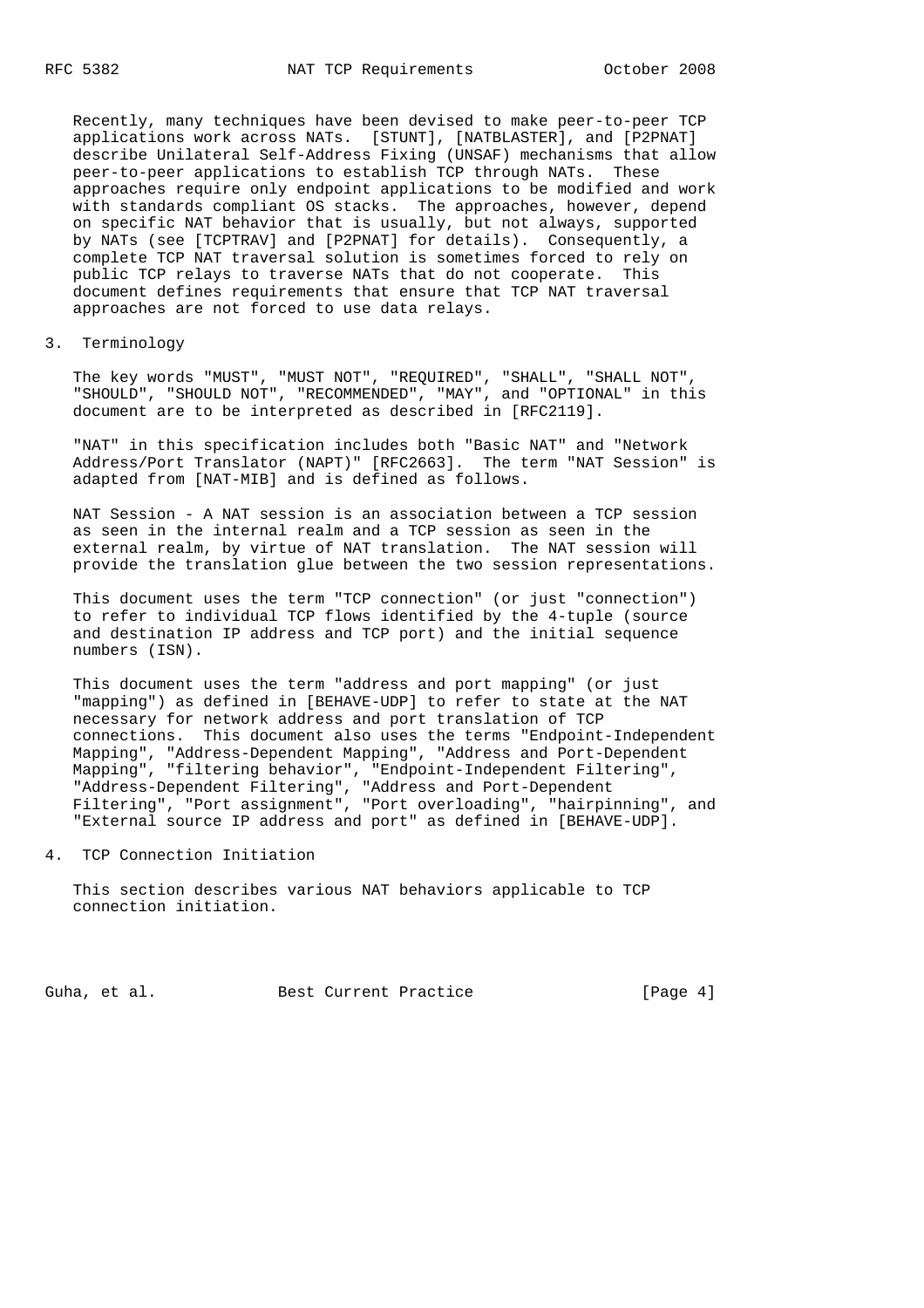### 4.1. Address and Port Mapping Behavior

 A NAT uses a mapping to translate packets for each TCP connection. A mapping is dynamically allocated for connections initiated from the internal side, and potentially reused for certain subsequent connections. NAT behavior regarding when a mapping can be reused differs for different NATs as described in [BEHAVE-UDP].

Consider an internal IP address and TCP port  $(X:x)$  that initiates a TCP connection to an external  $(Y1:y1)$  tuple. Let the mapping allocated by the NAT for this connection be  $(X1':X1')$ . Shortly thereafter, the endpoint initiates a connection from the same  $(X: x)$ to an external address (Y2:y2) and gets the mapping  $(X2':X2')$  on the NAT. As per [BEHAVE-UDP], if (X1':x1') equals (X2':x2') for all values of (Y2:y2), then the NAT is defined to have "Endpoint- Independent Mapping" behavior. If (X1':x1') equals (X2':x2') only when Y2 equals Y1, then the NAT is defined to have "Address-Dependent Mapping" behavior. If  $(X1':x1')$  equals  $(X2':x2')$  only when  $(Y2:y2)$ equals  $(Y1:Y1)$ , possible only for consecutive connections to the same external address shortly after the first is terminated and if the NAT retains state for connections in TIME\_WAIT state, then the NAT is defined to have "Address and Port-Dependent Mapping" behavior. This document introduces one additional behavior where  $(X1':x1')$  never equals  $(X2':X2')$ , that is, for each connection a new mapping is allocated; in such a case, the NAT is defined to have "Connection- Dependent Mapping" behavior.

- REQ-1: A NAT MUST have an "Endpoint-Independent Mapping" behavior for TCP.
- Justification: REQ-1 is necessary for UNSAF methods to work. Endpoint-Independent Mapping behavior allows peer-to-peer applications to learn and advertise the external IP address and port allocated to an internal endpoint such that external peers can contact it (subject to the NAT's security policy). The security policy of a NAT is independent of its mapping behavior and is discussed later in Section 4.3. Having Endpoint- Independent Mapping behavior allows peer-to-peer applications to work consistently without compromising the security benefits of the NAT.

4.2. Internally Initiated Connections

 An internal endpoint initiates a TCP connection through a NAT by sending a SYN packet. The NAT allocates (or reuses) a mapping for the connection, as described in the previous section. The mapping defines the external IP address and port used for translation of all packets for that connection. In particular, for client-server

Guha, et al. Sest Current Practice [Page 5]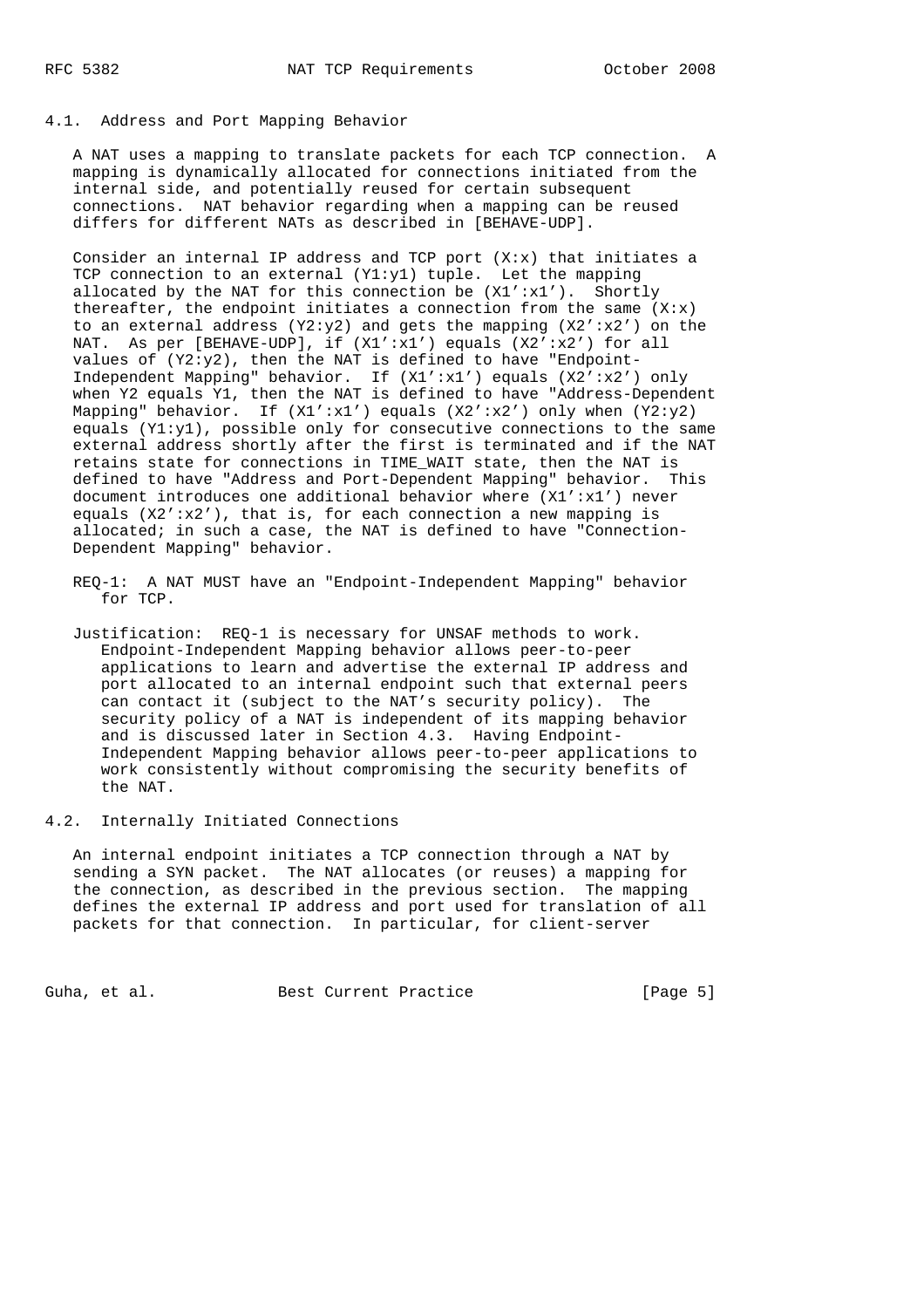applications where an internal client initiates the connection to an external server, the mapping is used to translate the outbound SYN, the resulting inbound SYN-ACK response, the subsequent outbound ACK, and other packets for the connection. This method of connection initiation corresponds to the 3-way handshake (defined in [RFC0793]) and is supported by all NATs.

 Peer-to-peer applications use an alternate method of connection initiation termed simultaneous-open (Fig. 8, [RFC0793]) to traverse NATs. In the simultaneous-open mode of operation, both peers send SYN packets for the same TCP connection. The SYN packets cross in the network. Upon receiving the other end's SYN packet, each end responds with a SYN-ACK packet, which also cross in the network. The connection is considered established once the SYN-ACKs are received. From the perspective of the NAT, the internal host's SYN packet is met by an inbound SYN packet for the same connection (as opposed to a SYN-ACK packet during a 3-way handshake). Subsequent to this exchange, both an outbound and an inbound SYN-ACK are seen for the connection. Some NATs erroneously block the inbound SYN for the connection in progress. Some NATs block or incorrectly translate the outbound SYN-ACK. Such behavior breaks TCP simultaneous-open and prevents peer-to-peer applications from functioning correctly behind a NAT.

 In order to provide network address translation service for TCP, it is necessary for a NAT to correctly receive, translate, and forward all packets for a connection that conform to valid transitions of the TCP State-Machine (Fig. 6, [RFC0793]).

- REQ-2: A NAT MUST support all valid sequences of TCP packets (defined in [RFC0793]) for connections initiated both internally as well as externally when the connection is permitted by the NAT. In particular:
	- a) In addition to handling the TCP 3-way handshake mode of connection initiation, A NAT MUST handle the TCP simultaneous open mode of connection initiation.

 Justification: The intent of this requirement is to allow standards compliant TCP stacks to traverse NATs no matter what path the stacks take through the TCP state-machine and no matter which end initiates the connection as long as the connection is permitted by the filtering policy of the NAT (filtering policy is described in the following section).

 a) In addition to TCP packets for a 3-way handshake, A NAT must be prepared to accept an inbound SYN and an outbound SYN-ACK for an internally initiated connection in order to support simultaneous-open.

Guha, et al. Best Current Practice [Page 6]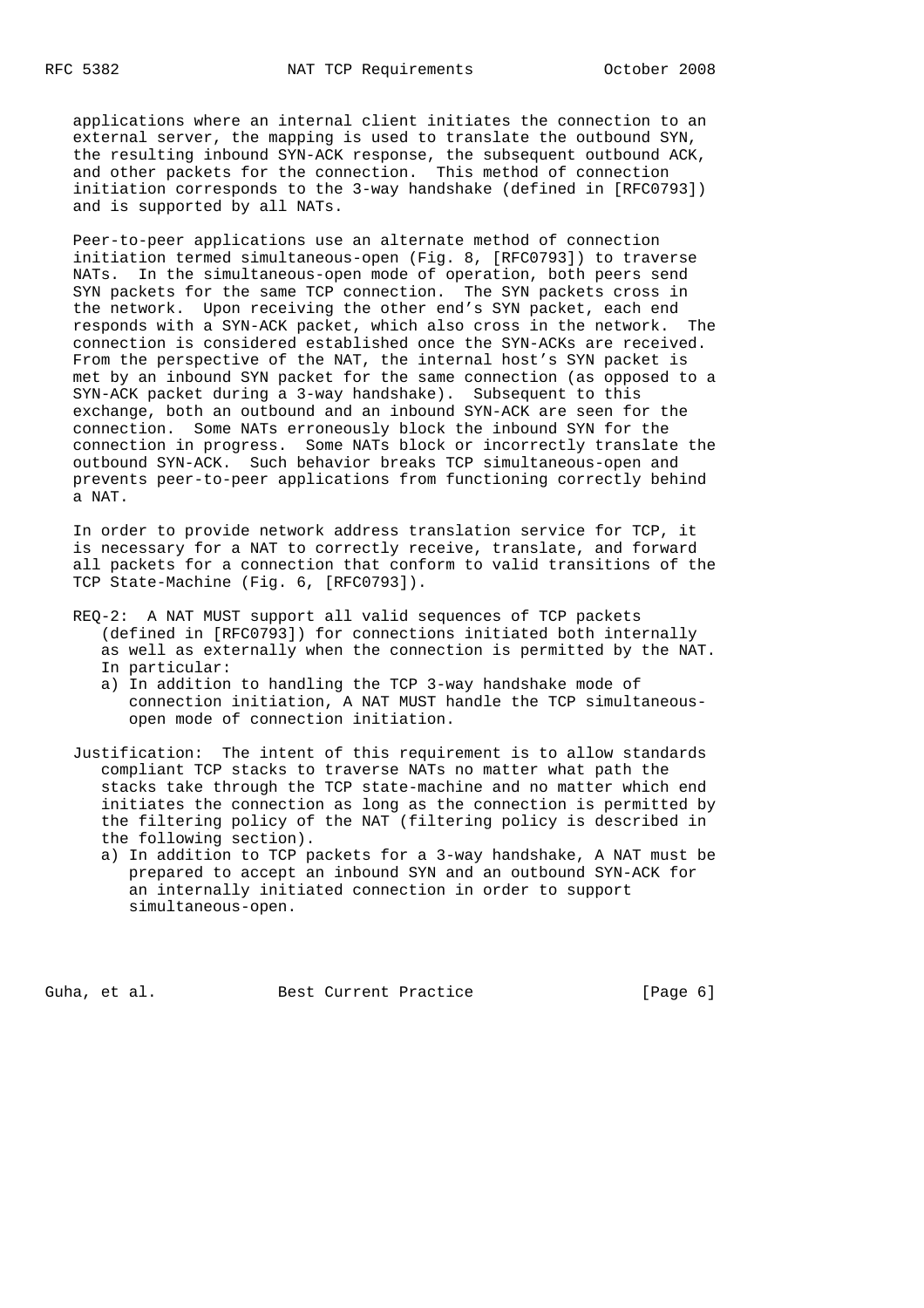### 4.3. Externally Initiated Connections

 The NAT allocates a mapping for the first connection initiated by an internal endpoint to an external endpoint. In some scenarios, the NAT's policy may allow this mapping to be reused for connections initiated from the external side to the internal endpoint. Consider as before an internal IP address and port  $(X: x)$  that is assigned (or reuses) a mapping  $(X1':x1')$  when it initiates a connection to an external  $(Y1:Y1)$ . An external endpoint  $(Y2:Y2)$  attempts to initiate a connection with the internal endpoint by sending a SYN to (X1':x1'). A NAT can choose to either allow the connection to be established, or to disallow the connection. If the NAT chooses to allow the connection, it translates the inbound SYN and routes it to (X:x) as per the existing mapping. It also translates the SYN-ACK generated by  $(X:x)$  in response and routes it to  $(Y2:y2)$ , and so on. Alternately, the NAT can disallow the connection by filtering the inbound SYN.

 A NAT may allow an existing mapping to be reused by an externally initiated connection if its security policy permits. Several different policies are possible as described in [BEHAVE-UDP]. If a NAT allows the connection initiation from all  $(Y2:Y2)$ , then it is defined to have "Endpoint-Independent Filtering" behavior. If the NAT allows connection initiations only when Y2 equals Y1, then the NAT is defined to have "Address-Dependent Filtering" behavior. If the NAT allows connection initiations only when  $(Y2: y2)$  equals (Y1:y1), then the NAT is defined to have "Address and Port-Dependent Filtering" behavior (possible only shortly after the first connection has been terminated but the mapping is still active). One additional filtering behavior defined in this document is when the NAT does not allow any connection initiations from the external side; in such cases, the NAT is defined to have "Connection-Dependent Filtering" behavior. The difference between "Address and Port-Dependent Filtering" and "Connection-Dependent Filtering" behavior is that the former permits an inbound SYN during the TIME\_WAIT state of the first connection to initiate a new connection while the latter does not.

- REQ-3: If application transparency is most important, it is RECOMMENDED that a NAT have an "Endpoint-Independent Filtering" behavior for TCP. If a more stringent filtering behavior is most important, it is RECOMMENDED that a NAT have an "Address-Dependent Filtering" behavior.
	- a) The filtering behavior MAY be an option configurable by the administrator of the NAT.
	- b) The filtering behavior for TCP MAY be independent of the filtering behavior for UDP.

Guha, et al. Best Current Practice [Page 7]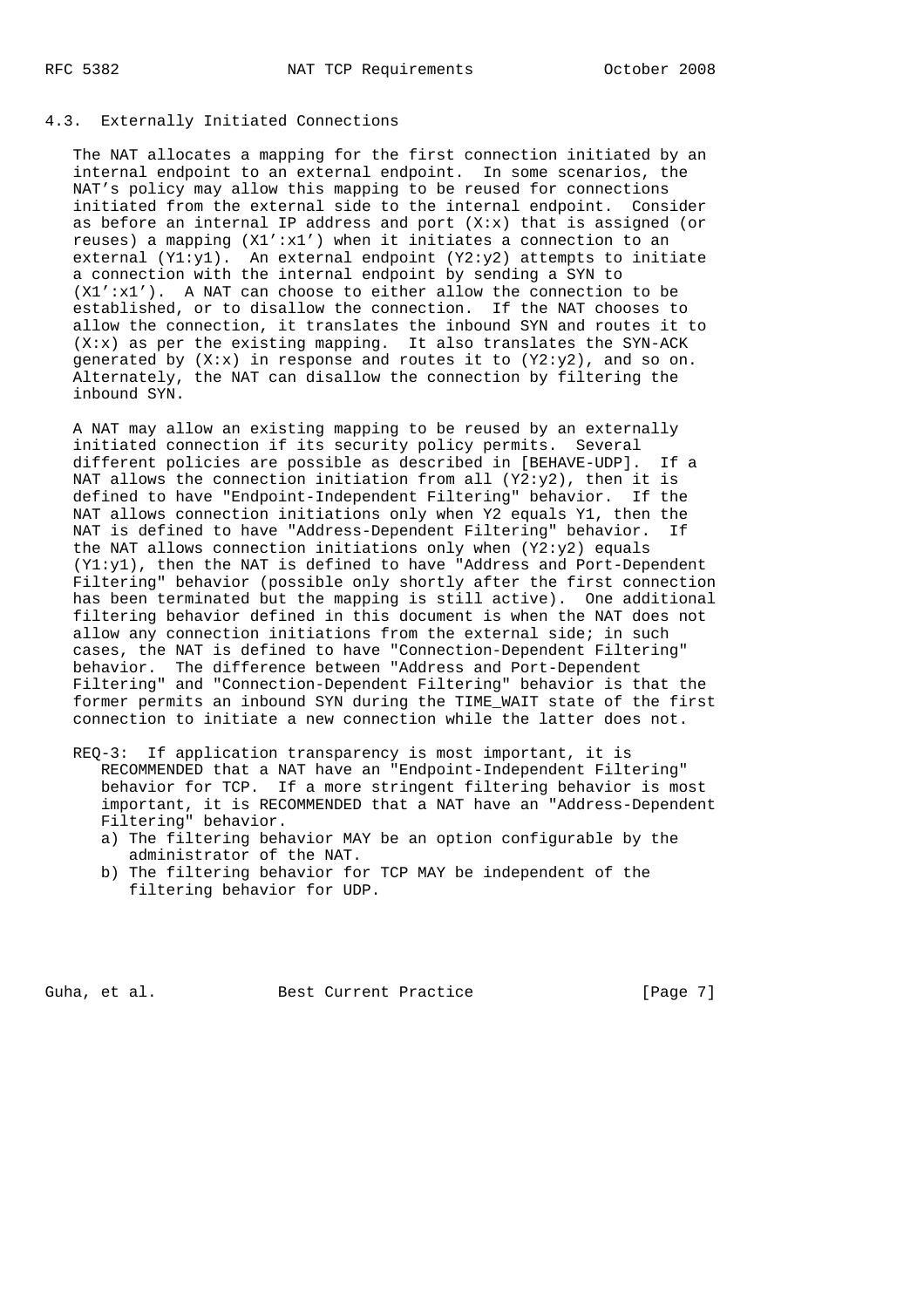Justification: The intent of this requirement is to allow peer-to peer applications that do not always initiate connections from the internal side of the NAT to continue to work in the presence of NATs. This behavior also allows applications behind a BEHAVE compliant NAT to inter-operate with remote endpoints that are behind non-BEHAVE compliant (legacy) NATs. If the remote endpoint's NAT does not have Endpoint-Independent Mapping behavior but has only one external IP address, then an application can still traverse the combination of the two NATs if the local NAT has Address-Dependent Filtering. Section 9 contains a detailed discussion on the security implications of this requirement.

 If the inbound SYN packet is filtered, either because a corresponding mapping does not exist or because of the NAT's filtering behavior, a NAT has two basic choices: to ignore the packet silently, or to signal an error to the sender. Signaling an error through ICMP messages allows the sender to quickly detect that the SYN did not reach the intended destination. Silently dropping the packet, on the other hand, allows applications to perform simultaneous-open more reliably.

 Silently dropping the SYN aids simultaneous-open as follows. Consider that the application is attempting a simultaneous-open and the outbound SYN from the internal endpoint has not yet crossed the NAT (due to network congestion or clock skew between the two endpoints); this outbound SYN would otherwise have created the necessary mapping at the NAT to allow translation of the inbound SYN. Since the outbound SYN did not reach the NAT in time, the inbound SYN cannot be processed. If a NAT responds to the premature inbound SYN with an error message that forces the external endpoint to abandon the connection attempt, it hinders applications performing a TCP simultaneous-open. If instead the NAT silently ignores the inbound SYN, the external endpoint retransmits the SYN after a TCP timeout. In the meantime, the NAT creates the mapping in response to the (delayed) outbound SYN such that the retransmitted inbound SYN can be routed and simultaneous-open can succeed. The downside to this behavior is that in the event the inbound SYN is erroneous, the remote side does not learn of the error until after several TCP timeouts.

 NAT support for simultaneous-open as well as quickly signaling errors are both important for applications. Unfortunately, there is no way for a NAT to signal an error without forcing the endpoint to abort a potential simultaneous-open: TCP RST and ICMP Port Unreachable packets require the endpoint to abort the attempt while the ICMP Host and Network Unreachable errors may adversely affect other connections to the same host or network [RFC1122].

Guha, et al. Best Current Practice [Page 8]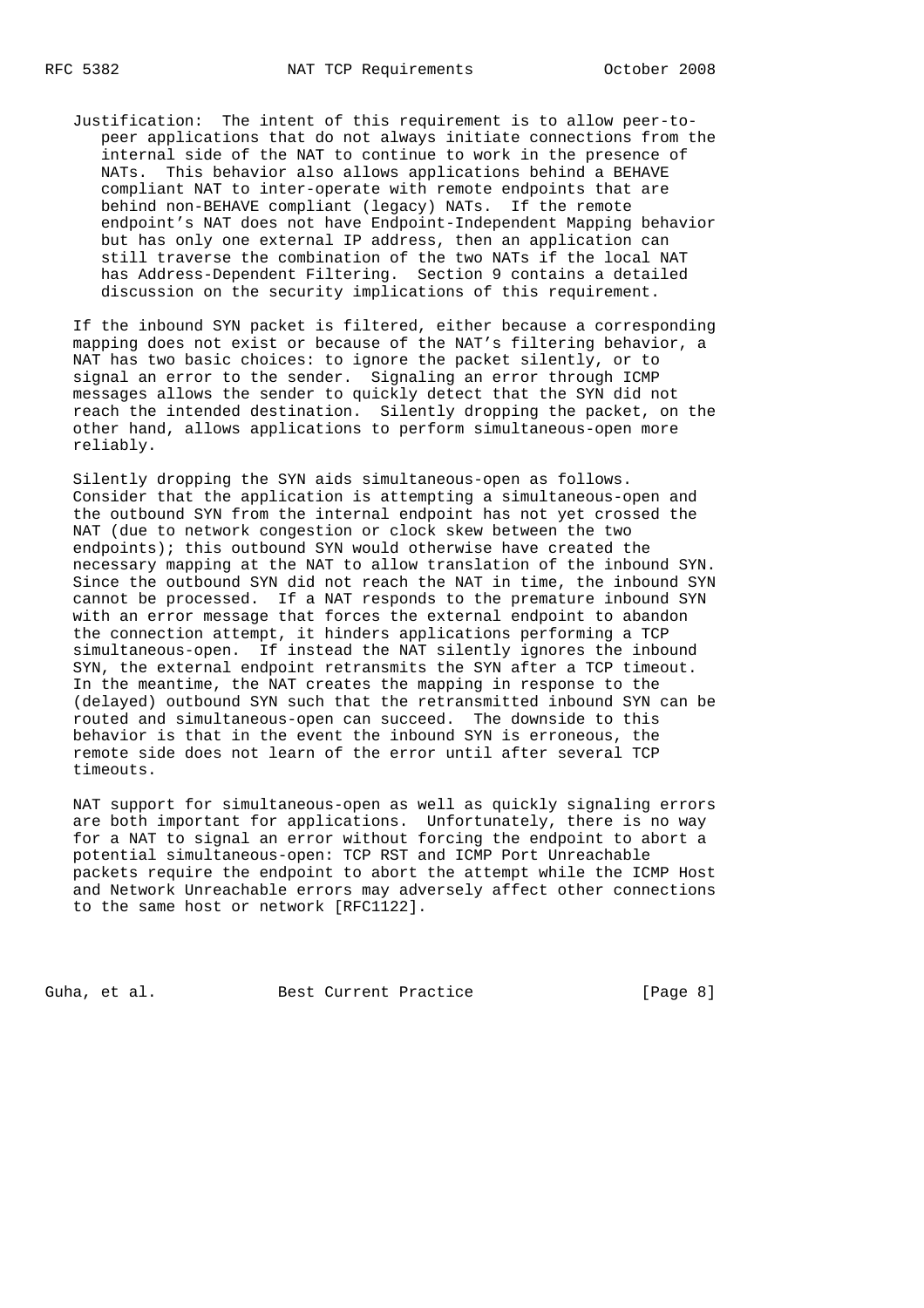In addition, when an unsolicited SYN is received by the NAT, the NAT may not know whether the application is attempting a simultaneous open (and that it should therefore silently drop the SYN) or whether the SYN is in error (and that it should notify the sender).

- REQ-4: A NAT MUST NOT respond to an unsolicited inbound SYN packet for at least 6 seconds after the packet is received. If during this interval the NAT receives and translates an outbound SYN for the connection the NAT MUST silently drop the original unsolicited inbound SYN packet. Otherwise, the NAT SHOULD send an ICMP Port Unreachable error (Type 3, Code 3) for the original SYN, unless REQ-4a applies.
	- a) The NAT MUST silently drop the original SYN packet if sending a response violates the security policy of the NAT.
- Justification: The intent of this requirement is to allow simultaneous-open to work reliably in the presence of NATs as well as to quickly signal an error in case the unsolicited SYN is in error. As of writing this memo, it is not possible to achieve both; the requirement therefore represents a compromise. The NAT should tolerate some delay in the outbound SYN for a TCP simultaneous-open, which may be due to network congestion or loose synchronization between the endpoints. If the unsolicited SYN is not part of a simultaneous-open attempt and is in error, the NAT should endeavor to signal the error in accordance with [RFC1122]. a) There may, however, be reasons for the NAT to rate-limit or
	- omit such error notifications, for example, in the case of an attack. Silently dropping the SYN packet when under attack allows simultaneous-open to work without consuming any extra network bandwidth or revealing the presence of the NAT to attackers. Section 9 mentions the security considerations for this requirement.

 For NATs that combine NAT functionality with end-host functionality (e.g., an end-host that also serves as a NAT for other hosts behind it), REQ-4 above applies only to SYNs intended for the NAT'ed hosts and not to SYNs intended for the NAT itself. One way to determine whether the inbound SYN is intended for a NAT'ed host is to allocate NAT mappings from one port range, and allocate ports for local endpoints from a different non-overlapping port range. More dynamic implementations can be imagined.

Guha, et al. Best Current Practice [Page 9]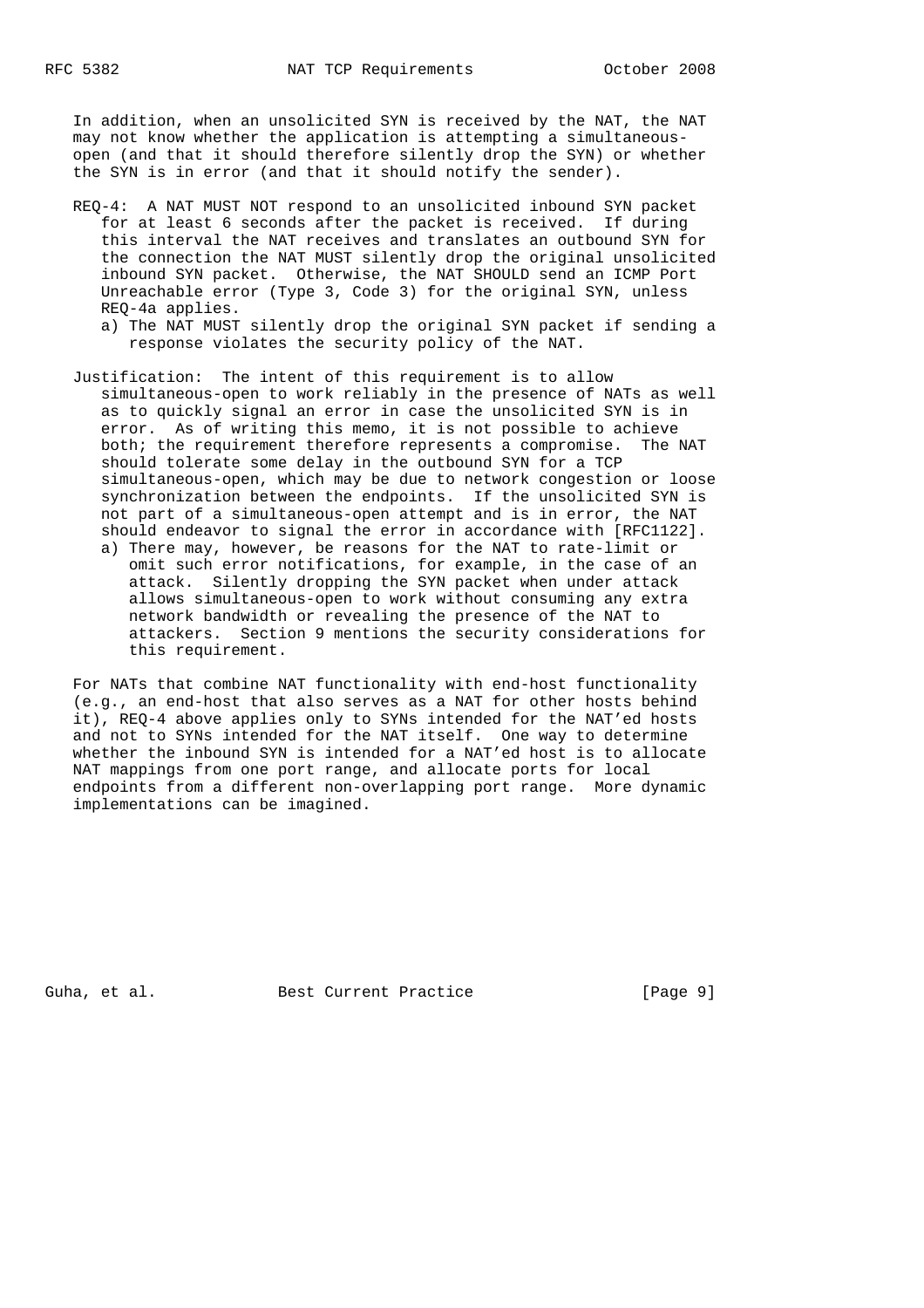### 5. NAT Session Refresh

 A NAT maintains state associated with in-progress and established connections. Because of this, a NAT is susceptible to a resource exhaustion attack whereby an attacker (or virus) on the internal side attempts to cause the NAT to create more state than for which it has resources. To prevent such an attack, a NAT needs to abandon sessions in order to free the state resources.

 A common method that is applicable only to TCP is to preferentially abandon sessions for crashed endpoints, followed by closed TCP connections and partially open connections. A NAT can check if an endpoint for a session has crashed by sending a TCP keep-alive packet and receiving a TCP RST packet in response. If the NAT cannot determine whether the endpoint is active, it should not abandon the session until the TCP connection has been idle for some time. Note that an established TCP connection can stay idle (but live) indefinitely; hence, there is no fixed value for an idle-timeout that accommodates all applications. However, a large idle-timeout motivated by recommendations in [RFC1122] can reduce the chances of abandoning a live session.

 A TCP connection passes through three phases: partially open, established, and closing. During the partially open phase, endpoints synchronize initial sequence numbers. The phase is initiated by the first SYN for the connection and extends until both endpoints have sent a packet with the ACK flag set (TCP states: SYN SENT and SYN\_RCVD). ACKs in both directions mark the beginning of the established phase where application data can be exchanged indefinitely (TCP states: ESTABLISHED, FIN\_WAIT\_1, FIN\_WAIT\_2, and CLOSE\_WAIT). The closing phase begins when both endpoints have terminated their half of the connection by sending a FIN packet. Once FIN packets are seen in both directions, application data can no longer be exchanged, but the stacks still need to ensure that the FIN packets are received (TCP states: CLOSING and LAST\_ACK).

 TCP connections can stay in established phase indefinitely without exchanging any packets. Some end-hosts can be configured to send keep-alive packets on such idle connections; by default, such keep alive packets are sent every 2 hours if enabled [RFC1122]. Consequently, a NAT that waits for slightly over 2 hours can detect idle connections with keep-alive packets being sent at the default rate. TCP connections in the partially open or closing phases, on the other hand, can stay idle for at most 4 minutes while waiting for in-flight packets to be delivered [RFC1122].

Guha, et al. Best Current Practice [Page 10]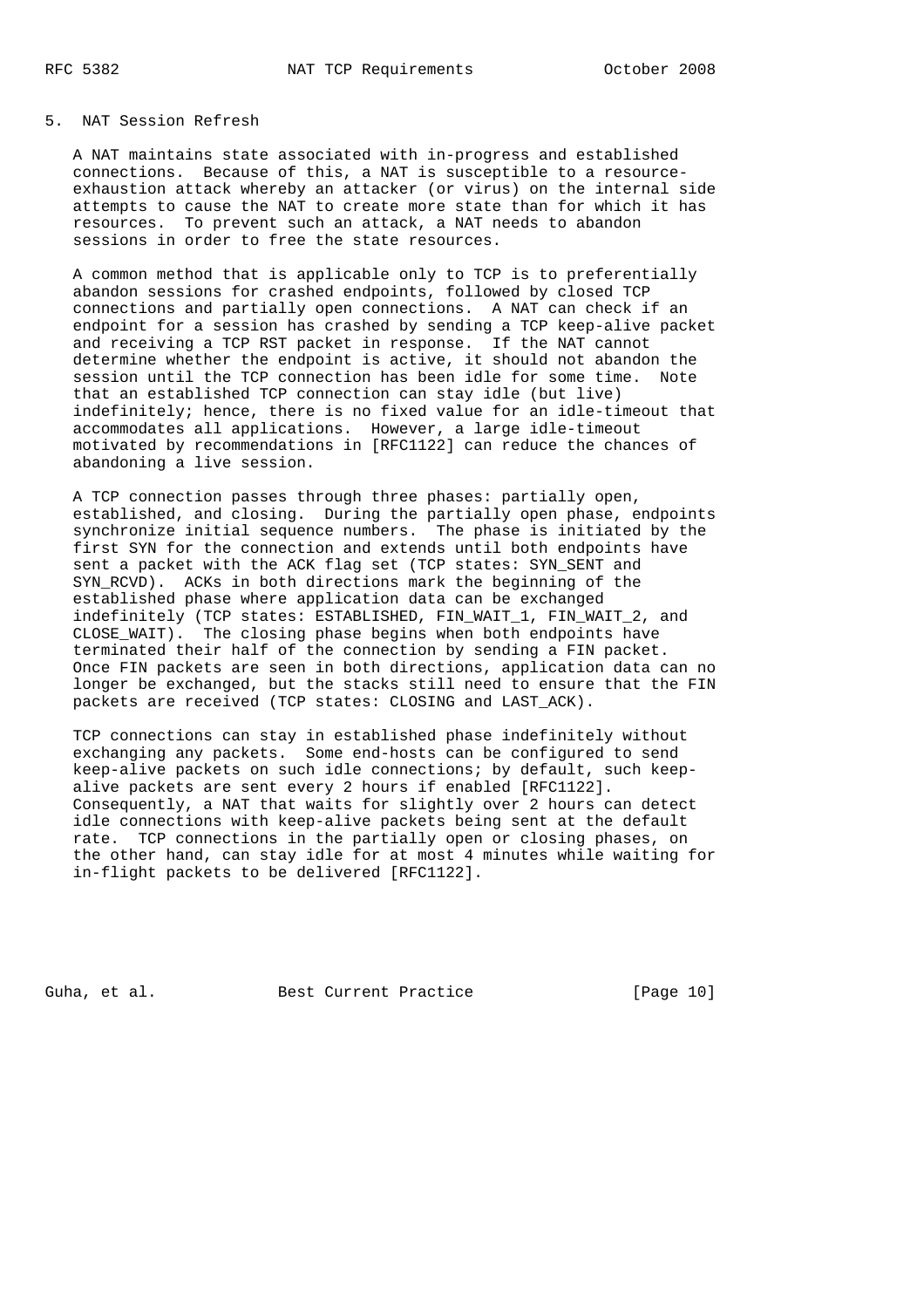The "established connection idle-timeout" for a NAT is defined as the minimum time a TCP connection in the established phase must remain idle before the NAT considers the associated session a candidate for removal. The "transitory connection idle-timeout" for a NAT is defined as the minimum time a TCP connection in the partially open or closing phases must remain idle before the NAT considers the associated session a candidate for removal. TCP connections in the TIME\_WAIT state are not affected by the "transitory connection idle timeout".

 REQ-5: If a NAT cannot determine whether the endpoints of a TCP connection are active, it MAY abandon the session if it has been idle for some time. In such cases, the value of the "established connection idle-timeout" MUST NOT be less than 2 hours 4 minutes. The value of the "transitory connection idle-timeout" MUST NOT be less than 4 minutes.

a) The value of the NAT idle-timeouts MAY be configurable.

 Justification: The intent of this requirement is to minimize the cases where a NAT abandons session state for a live connection. While some NATs may choose to abandon sessions reactively in response to new connection initiations (allowing idle connections to stay up indefinitely in the absence of new initiations), other NATs may choose to proactively reap idle sessions. In cases where the NAT cannot actively determine if the connection is alive, this requirement ensures that applications can send keep-alive packets at the default rate (every 2 hours) such that the NAT can passively determine that the connection is alive. The additional 4 minutes allows time for in-flight packets to cross the NAT.

 NAT behavior for handling RST packets, or connections in TIME\_WAIT state is left unspecified. A NAT MAY hold state for a connection in TIME WAIT state to accommodate retransmissions of the last ACK. However, since the TIME\_WAIT state is commonly encountered by internal endpoints properly closing the TCP connection, holding state for a closed connection may limit the throughput of connections through a NAT with limited resources. [RFC1337] describes hazards associated with TIME\_WAIT assassination.

 The handling of non-SYN packets for connections for which there is no active mapping is left unspecified. Such packets may be received if the NAT silently abandons a live connection, or abandons a connection in TIME\_WAIT state before the 4 minute TIME\_WAIT period expires. The decision to either silently drop such packets or to respond with a TCP RST packet is left up to the implementation.

Guha, et al. Best Current Practice [Page 11]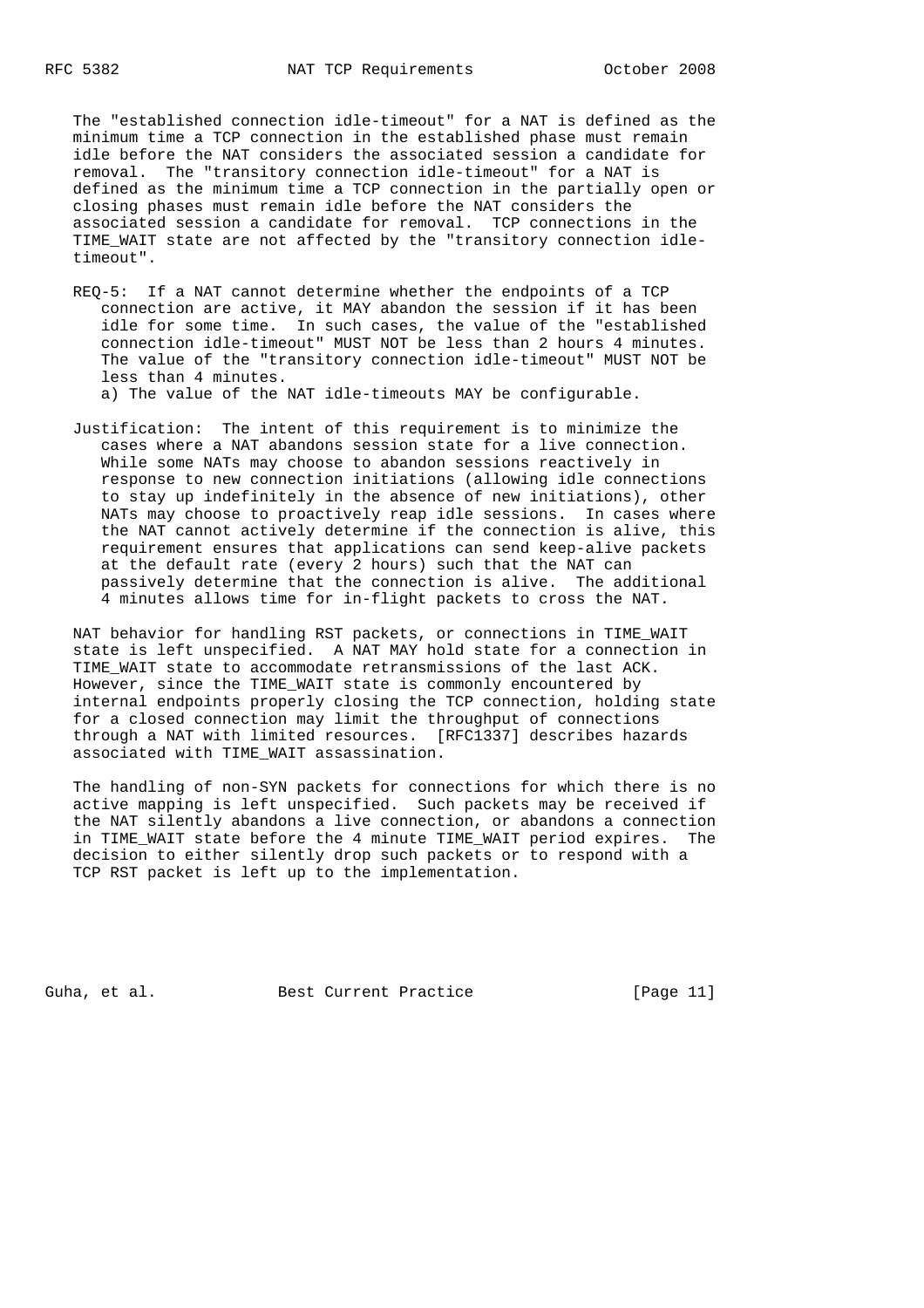NAT behavior for notifying endpoints when abandoning live connections is left unspecified. When a NAT abandons a live connection, for example due to a timeout expiring, the NAT MAY either send TCP RST packets to the endpoints or MAY silently abandon the connection.

 Sending a RST notification allows endpoint applications to recover more quickly; however, notifying the endpoints may not always be possible if, for example, session state is lost due to a power failure.

6. Application Level Gateways

 Application Level Gateways (ALGs) in certain NATs modify IP addresses and TCP ports embedded inside application protocols. Such ALGs may interfere with UNSAF methods or protocols that try to be NAT-aware and must therefore be used with extreme caution.

- REQ-6: If a NAT includes ALGs that affect TCP, it is RECOMMENDED that all of those ALGs (except for FTP [RFC0959]) be disabled by default.
- Justification: The intent of this requirement is to prevent ALGs from interfering with UNSAF methods. The default state of an FTP ALG is left unspecified because of legacy concerns: as of writing this memo, a large fraction of legacy FTP clients do not enable passive (PASV) mode by default and require an ALG to traverse NATs.
- 7. Other Requirements Applicable to TCP

 A list of general and UDP-specific NAT behavioral requirements are described in [BEHAVE-UDP]. A list of ICMP-specific NAT behavioral requirements are described in [BEHAVE-ICMP]. The requirements listed below reiterate the requirements from these two documents that directly affect TCP. The following requirements do not relax any requirements in [BEHAVE-UDP] or [BEHAVE-ICMP].

7.1. Port Assignment

 NATs that allow different internal endpoints to simultaneously use the same mapping are defined in [BEHAVE-UDP] to have a "Port assignment" behavior of "Port overloading". Such behavior is undesirable, as it prevents two internal endpoints sharing the same mapping from establishing simultaneous connections to a common external endpoint.

Guha, et al. Best Current Practice [Page 12]

REQ-7: A NAT MUST NOT have a "Port assignment" behavior of "Port overloading" for TCP.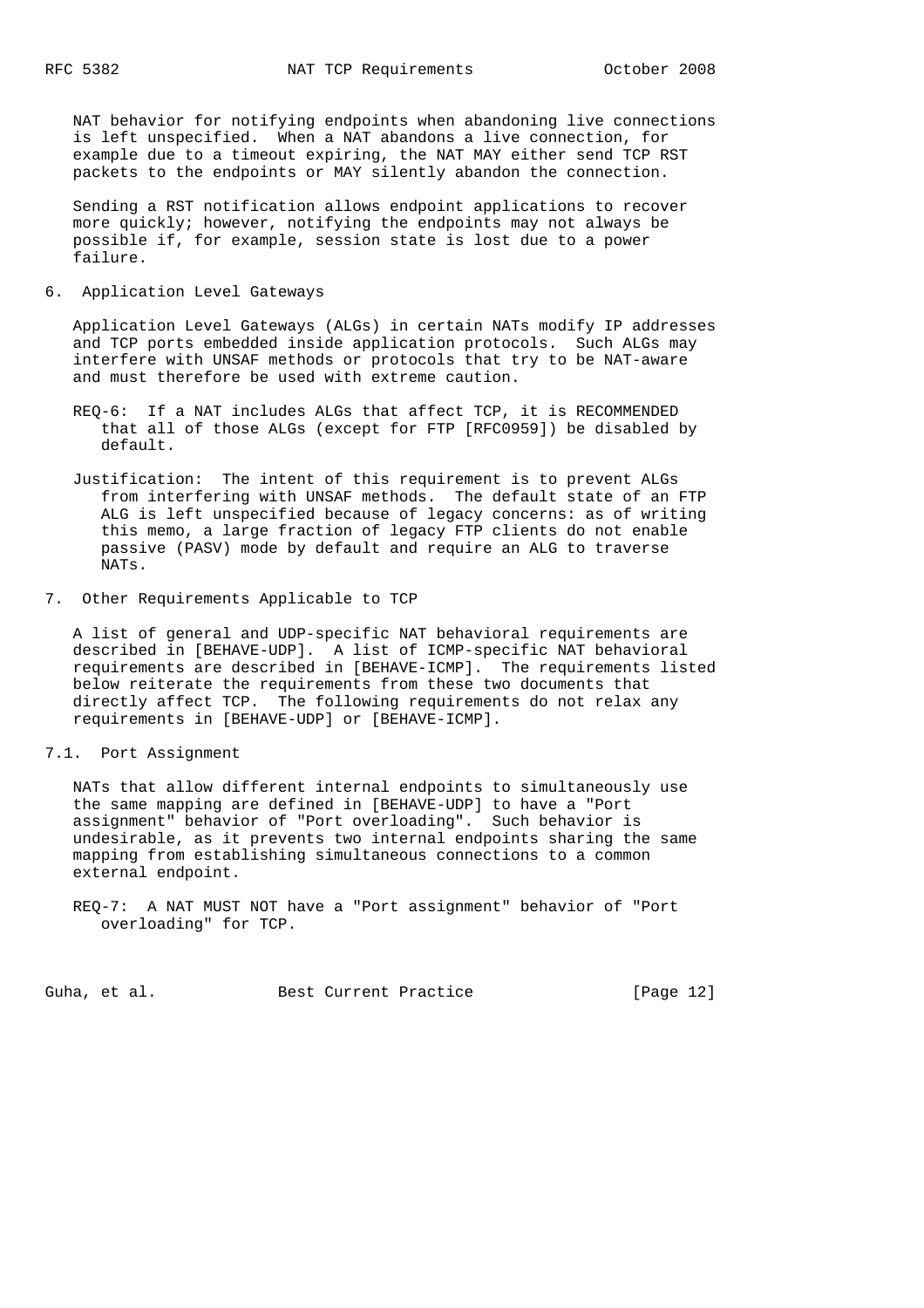Justification: This requirement allows two applications on the internal side of the NAT to consistently communicate with the same destination.

 NAT behavior for preserving the source TCP port range for connections is left unspecified. Some applications expect the source TCP port to be in the well-known range (TCP ports from 0 to 1023). The "r" series of commands (rsh, rcp, rlogin, etc.) are an example. NATs that preserve the range from which the source port is picked allow such applications to function properly through the NAT; however, by doing so the NAT may compromise the security of the application in certain situations; applications that depend only on the IP address and source TCP port range for security (the "r" commands, for example) cannot distinguish between an attacker and a legitimate user behind the same NAT.

### 7.2. Hairpinning Behavior

 NATs that forward packets originating from an internal address, destined for an external address that matches the active mapping for an internal address, back to that internal address are defined in [BEHAVE-UDP] as supporting "hairpinning". If the NAT presents the hairpinned packet with an external source IP address and port (i.e., the mapped source address and port of the originating internal endpoint), then it is defined to have "External source IP address and port" for hairpinning. Hairpinning is necessary to allow two internal endpoints (known to each other only by their external mapped addresses) to communicate with each other. "External source IP address and port" behavior for hairpinning avoids confusing implementations that expect the external source IP address and port.

REQ-8: A NAT MUST support "hairpinning" for TCP.

- a) A NAT's hairpinning behavior MUST be of type "External source IP address and port".
- Justification: This requirement allows two applications behind the same NAT that are trying to communicate with each other using their external addresses.
	- a) Using the external source address and port for the hairpinned packet is necessary for applications that do not expect to receive a packet from a different address than the external address they are trying to communicate with.

7.3. ICMP Responses to TCP Packets

 Several TCP mechanisms depend on the reception of ICMP error messages triggered by the transmission of TCP segments. One such mechanism is path MTU discovery [RFC1191], which is required for the correct

Guha, et al. Best Current Practice [Page 13]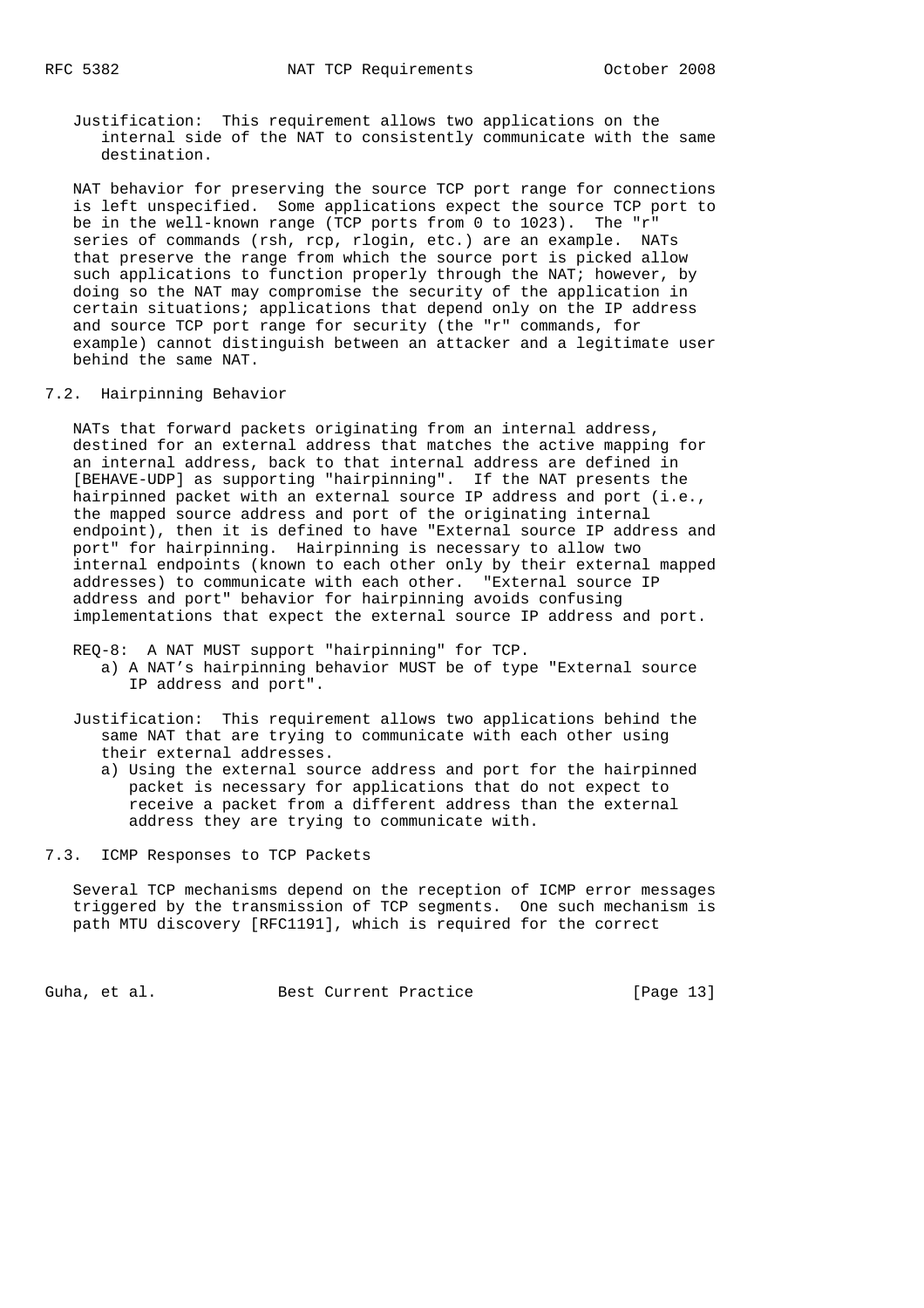operation of TCP. The current path MTU discovery mechanism requires the sender of TCP segments to be notified of ICMP "Datagram Too Big" responses.

- REQ-9: If a NAT translates TCP, it SHOULD translate ICMP Destination Unreachable (Type 3) messages.
- Justification: Translating ICMP Destination Unreachable messages, particularly the "Fragmentation Needed and Don't Fragment was Set" (Type 3, Code 4) message avoids communication failures ("black holes" [RFC2923]). Furthermore, TCP's connection establishment and maintenance mechanisms also behave much more efficiently when ICMP Destination Unreachable messages arrive in response to outgoing TCP segments.
- REQ-10: Receipt of any sort of ICMP message MUST NOT terminate the NAT mapping or TCP connection for which the ICMP was generated.
- Justification: This is necessary for reliably performing TCP simultaneous-open where a remote NAT may temporarily signal an ICMP error.
- 8. Requirements

 A NAT that supports all of the mandatory requirements of this specification (i.e., the "MUST") and is compliant with [BEHAVE-UDP], is "compliant with this specification". A NAT that supports all of the requirements of this specification (i.e., included the "RECOMMENDED") and is fully compliant with [BEHAVE-UDP] is "fully compliant with all the mandatory and recommended requirements of this specification".

- REQ-1: A NAT MUST have an "Endpoint-Independent Mapping" behavior for TCP.
- REQ-2: A NAT MUST support all valid sequences of TCP packets (defined in [RFC0793]) for connections initiated both internally as well as externally when the connection is permitted by the NAT. In particular:
	- a) In addition to handling the TCP 3-way handshake mode of connection initiation, A NAT MUST handle the TCP simultaneous open mode of connection initiation.
- REQ-3: If application transparency is most important, it is RECOMMENDED that a NAT have an "Endpoint-Independent Filtering" behavior for TCP. If a more stringent filtering behavior is most important, it is RECOMMENDED that a NAT have an "Address-Dependent Filtering" behavior.

Guha, et al. Best Current Practice [Page 14]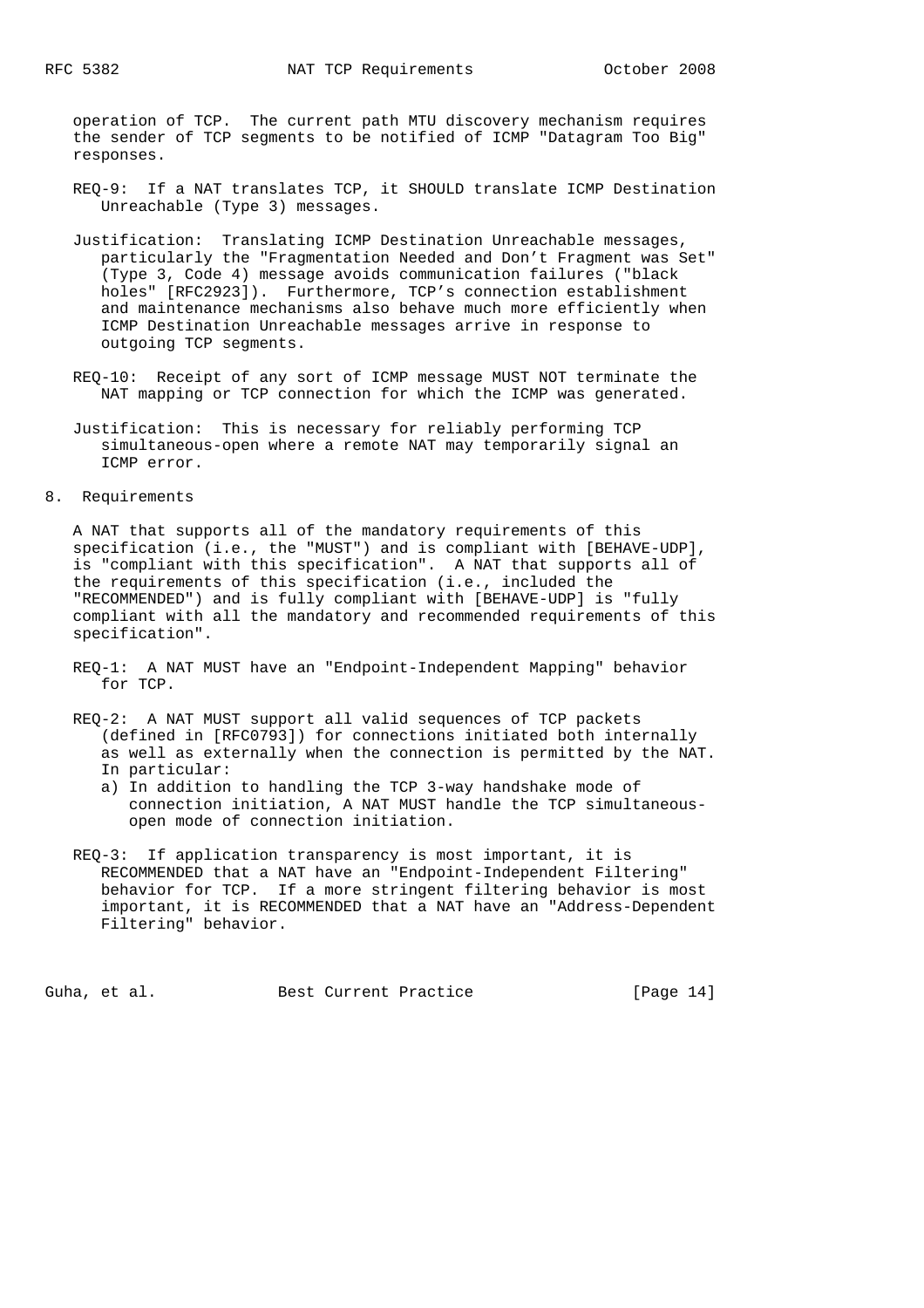- a) The filtering behavior MAY be an option configurable by the administrator of the NAT.
- b) The filtering behavior for TCP MAY be independent of the filtering behavior for UDP.
- REQ-4: A NAT MUST NOT respond to an unsolicited inbound SYN packet for at least 6 seconds after the packet is received. If during this interval the NAT receives and translates an outbound SYN for the connection the NAT MUST silently drop the original unsolicited inbound SYN packet. Otherwise, the NAT SHOULD send an ICMP Port Unreachable error (Type 3, Code 3) for the original SYN, unless REQ-4a applies.
	- a) The NAT MUST silently drop the original SYN packet if sending a response violates the security policy of the NAT.
- REQ-5: If a NAT cannot determine whether the endpoints of a TCP connection are active, it MAY abandon the session if it has been idle for some time. In such cases, the value of the "established connection idle-timeout" MUST NOT be less than 2 hours 4 minutes. The value of the "transitory connection idle-timeout" MUST NOT be less than 4 minutes.

a) The value of the NAT idle-timeouts MAY be configurable.

 REQ-6: If a NAT includes ALGs that affect TCP, it is RECOMMENDED that all of those ALGs (except for FTP [RFC0959]) be disabled by default.

 The following requirements reiterate requirements from [BEHAVE-UDP] or [BEHAVE-ICMP] that directly affect TCP. This document does not relax any requirements in [BEHAVE-UDP] or [BEHAVE-ICMP].

- REQ-7: A NAT MUST NOT have a "Port assignment" behavior of "Port overloading" for TCP.
- REQ-8: A NAT MUST support "hairpinning" for TCP. a) A NAT's hairpinning behavior MUST be of type "External source IP address and port".
- REQ-9: If a NAT translates TCP, it SHOULD translate ICMP Destination Unreachable (Type 3) messages.
- REQ-10: Receipt of any sort of ICMP message MUST NOT terminate the NAT mapping or TCP connection for which the ICMP was generated.

Guha, et al. Best Current Practice [Page 15]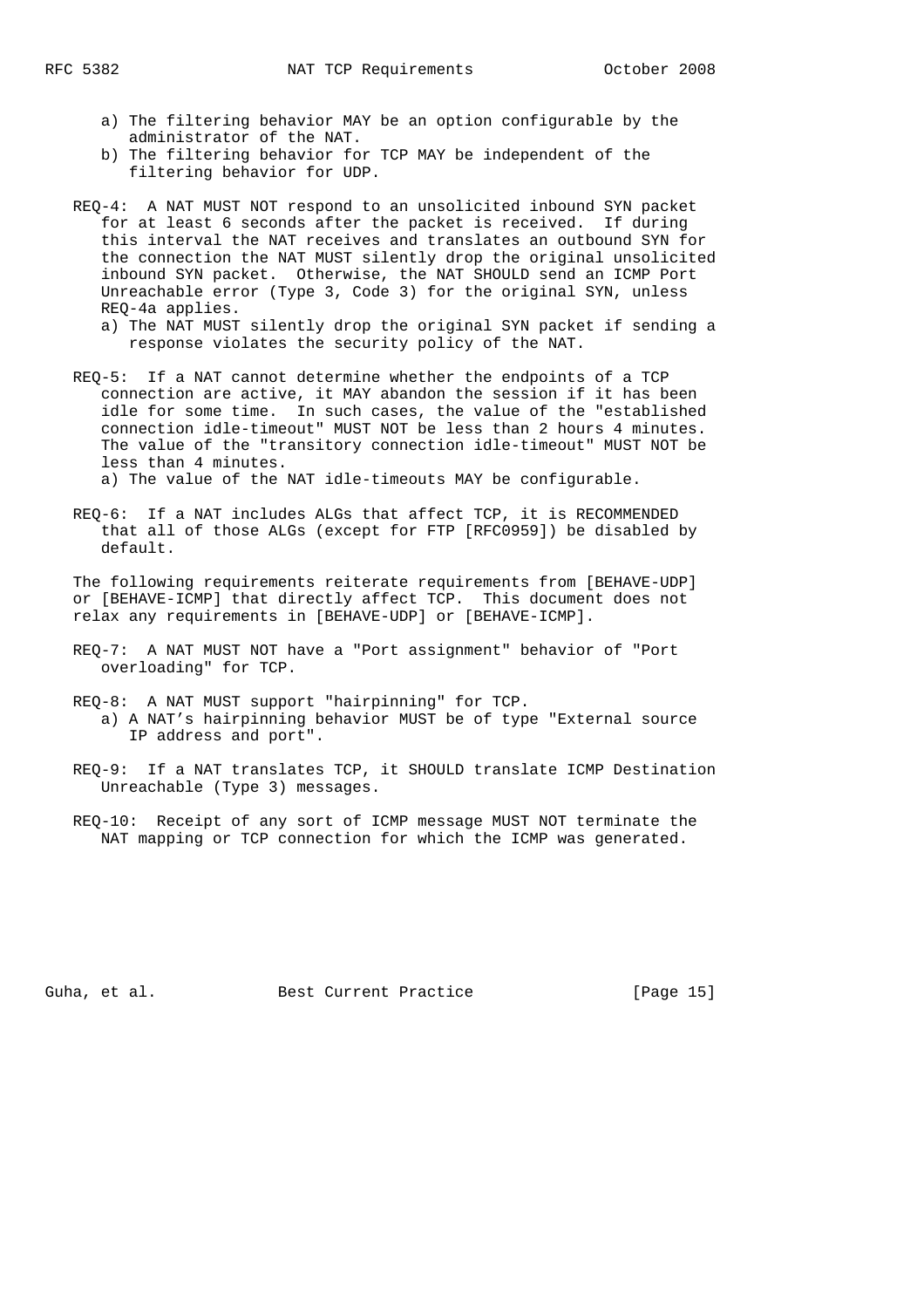# 9. Security Considerations

 [BEHAVE-UDP] discusses security considerations for NATs that handle IP and unicast UDP traffic. Security concerns specific to handling TCP packets are discussed in this section.

 Security considerations for REQ-1: This requirement does not introduce any TCP-specific security concerns.

 Security considerations for REQ-2: This requirement does not introduce any TCP-specific security concerns. Simultaneous-open and other transitions in the TCP state machine are by-design and necessary for TCP to work correctly in all scenarios. Further, this requirement only affects connections already in progress as authorized by the NAT in accordance with its policy.

- Security considerations for REQ-3: The security provided by the NAT is governed by its filtering behavior as addressed in [BEHAVE-UDP]. Connection-Dependent Filtering behavior is most secure from a firewall perspective, but severely restricts connection initiations through a NAT. Endpoint-Independent Filtering behavior, which is most transparent to applications, requires an attacker to guess the IP address and port of an active mapping in order to get his packet to an internal host. Address- Dependent Filtering, on the other hand, is less transparent than Endpoint-Independent Filtering but more transparent than Connection-Dependent Filtering; it is more secure than Endpoint- Independent Filtering as it requires an attacker to additionally guess the address of the external endpoint for a NAT session associated with the mapping and be able to receive packets addressed to the same. While this protects against most attackers on the Internet, it does not necessarily protect against attacks that originate from behind a remote NAT with a single IP address that is also translating a legitimate connection to the victim.
- Security considerations for REQ-4: This document recommends that a NAT respond to unsolicited inbound SYN packets with an ICMP error delayed by a few seconds. Doing so may reveal the presence of a NAT to an external attacker. Silently dropping the SYN makes it harder to diagnose network problems and forces applications to wait for the TCP stack to finish several retransmissions before reporting an error. An implementer must therefore understand and carefully weigh the effects of not sending an ICMP error or rate limiting such ICMP errors to a very small number.

Guha, et al. Best Current Practice [Page 16]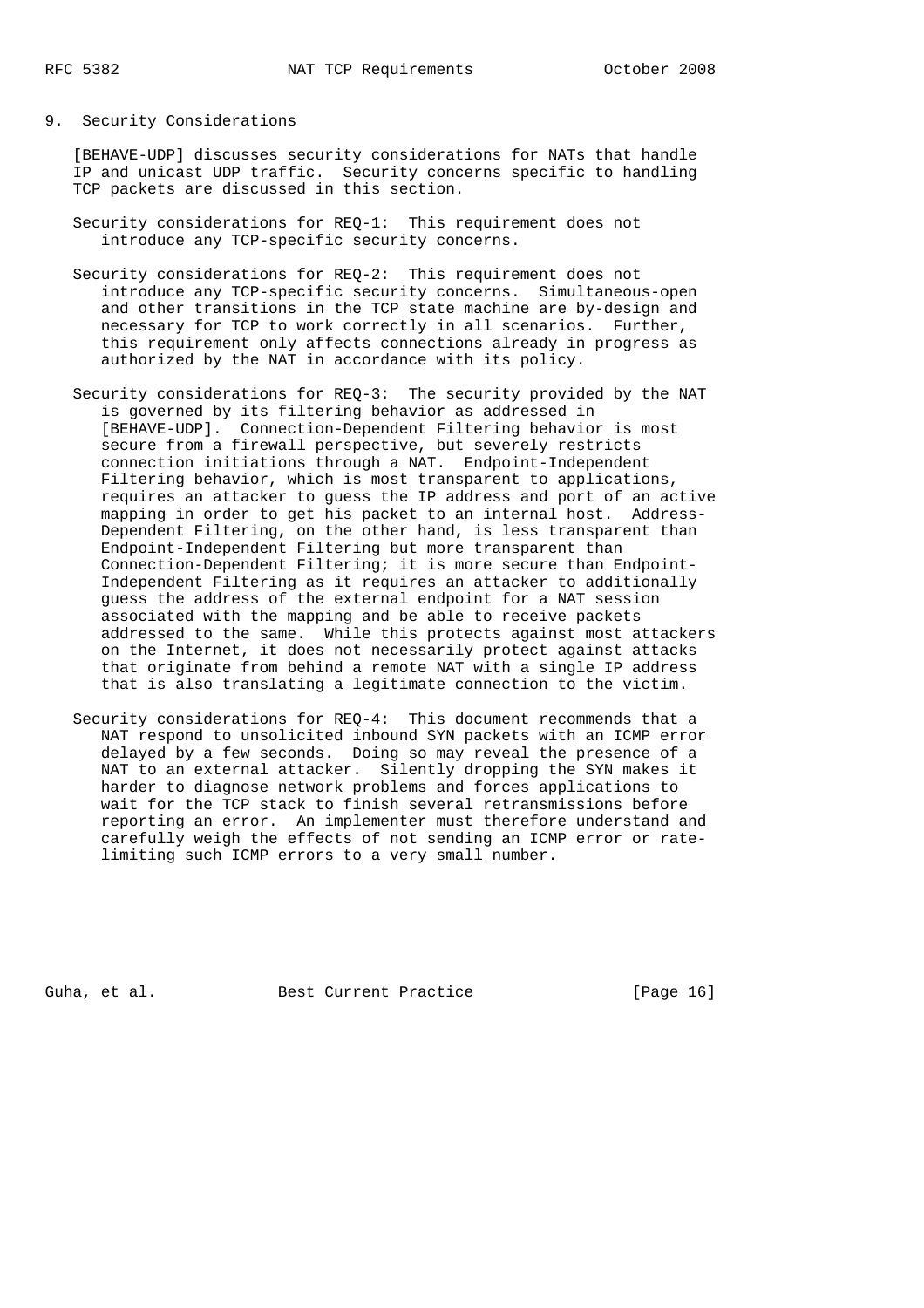- Security considerations for REQ-5: This document recommends that a NAT that passively monitors TCP state keep idle sessions alive for at least 2 hours 4 minutes or 4 minutes depending on the state of the connection. If a NAT is under attack, it may attempt to actively determine the liveliness of a TCP connection or let the NAT administrator configure more conservative timeouts.
- Security considerations for REQ-6: This requirement does not introduce any TCP-specific security concerns.
- Security considerations for REQ-7: This requirement does not introduce any TCP-specific security concerns.
- Security considerations for REQ-8: This requirement does not introduce any TCP-specific security concerns.
- Security considerations for REQ-9: This requirement does not introduce any TCP-specific security concerns.
- Security considerations for REQ-10: This requirement does not introduce any TCP-specific security concerns.

 NAT implementations that modify TCP sequence numbers (e.g., for privacy reasons or for ALG support) must ensure that TCP packets with Selective Acknowledgement (SACK) notifications [RFC2018] are properly handled.

 NAT implementations that modify local state based on TCP flags in packets must ensure that out-of-window TCP packets are properly handled. [RFC4953] summarizes and discusses a variety of solutions designed to prevent attackers from affecting TCP connections.

10. Acknowledgments

 Joe Touch contributed the mechanism for handling unsolicited inbound SYNs. Thanks to Mark Allman, Francois Audet, Lars Eggert, Paul Francis, Fernando Gont, Sam Hartman, Paul Hoffman, Dave Hudson, Cullen Jennings, Philip Matthews, Tom Petch, Magnus Westerlund, and Dan Wing for their many contributions, comments, and suggestions.

Guha, et al. Best Current Practice [Page 17]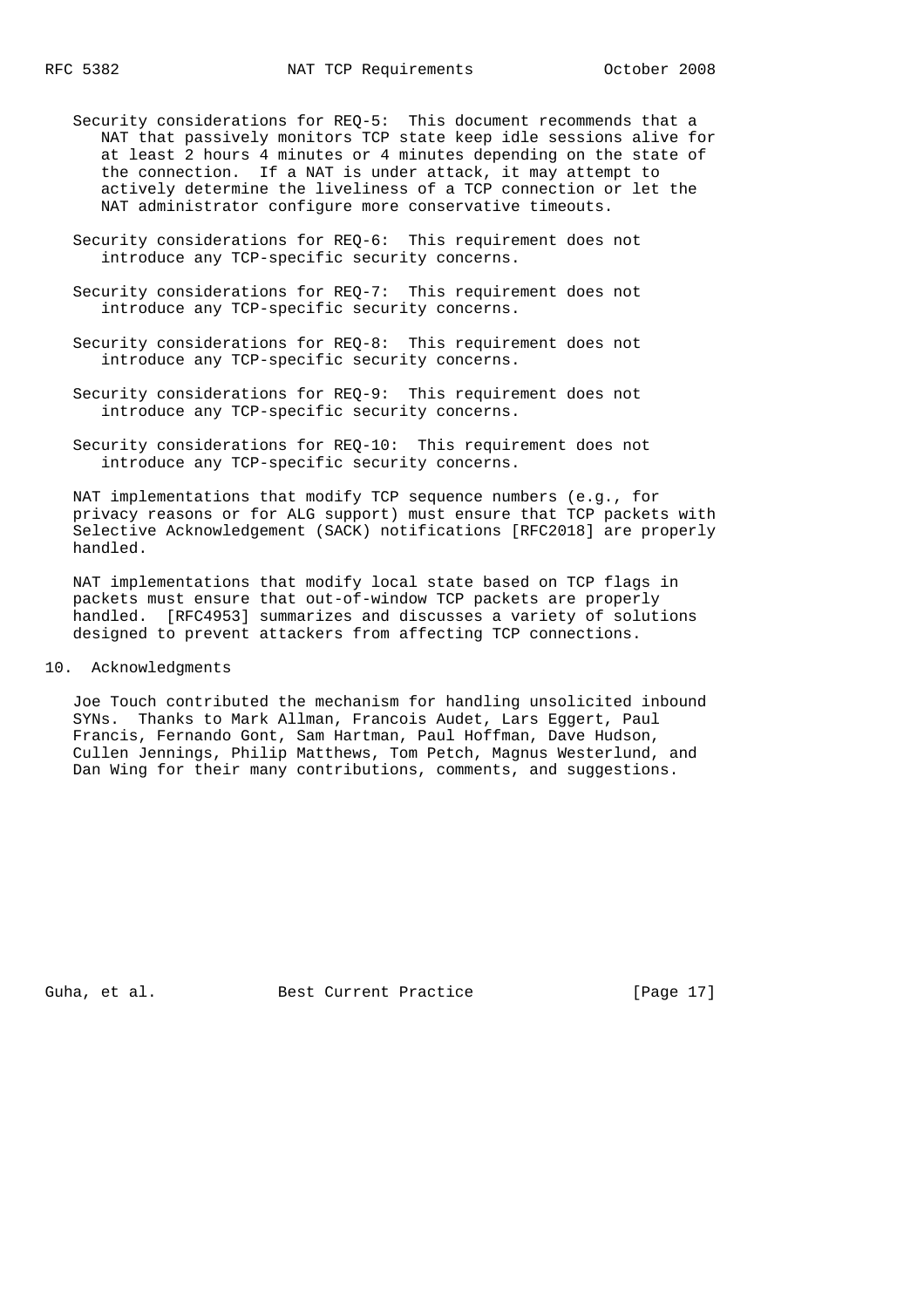### 11. References

- 11.1. Normative References
	- [BEHAVE-UDP] Audet, F. and C. Jennings, "Network Address Translation (NAT) Behavioral Requirements for Unicast UDP", BCP 127, RFC 4787, January 2007.
	- [RFC0793] Postel, J., "Transmission Control Protocol", STD 7, RFC 793, September 1981.
	- [RFC0959] Postel, J. and J. Reynolds, "File Transfer Protocol", STD 9, RFC 959, October 1985.
	- [RFC1122] Braden, R., "Requirements for Internet Hosts Communication Layers", STD 3, RFC 1122, October 1989.
	- [RFC1191] Mogul, J. and S. Deering, "Path MTU discovery", RFC 1191, November 1990.
	- [RFC2119] Bradner, S., "Key words for use in RFCs to Indicate Requirement Levels", BCP 14, RFC 2119, March 1997.

#### 11.2. Informational References

- [BEHAVE-ICMP] Srisuresh, P., Ford, B., Sivakumar, S., and S. Guha, "NAT Behavioral Requirements for ICMP protocol", Work in Progress, June 2008.
- [NAT-MIB] Rohit, R., Srisuresh, P., Raghunarayan, R., Pai, N., and C. Wang, "Definitions of Managed Objects for Network Address Translators (NAT)", RFC 4008, March 2005.
- [NATBLASTER] Biggadike, A., Ferullo, D., Wilson, G., and A. Perrig, "NATBLASTER: Establishing TCP connections between hosts behind NATs", Proceedings of the ACM SIGCOMM Asia Workshop (Beijing, China), April 2005.
- [P2PNAT] Ford, B., Srisuresh, P., and D. Kegel, "Peer-to-peer communication across network address translators", Proceedings of the USENIX Annual Technical Conference (Anaheim, CA), April 2005.
- [RFC1337] Braden, B., "TIME-WAIT Assassination Hazards in TCP", RFC 1337, May 1992.

Guha, et al. Best Current Practice [Page 18]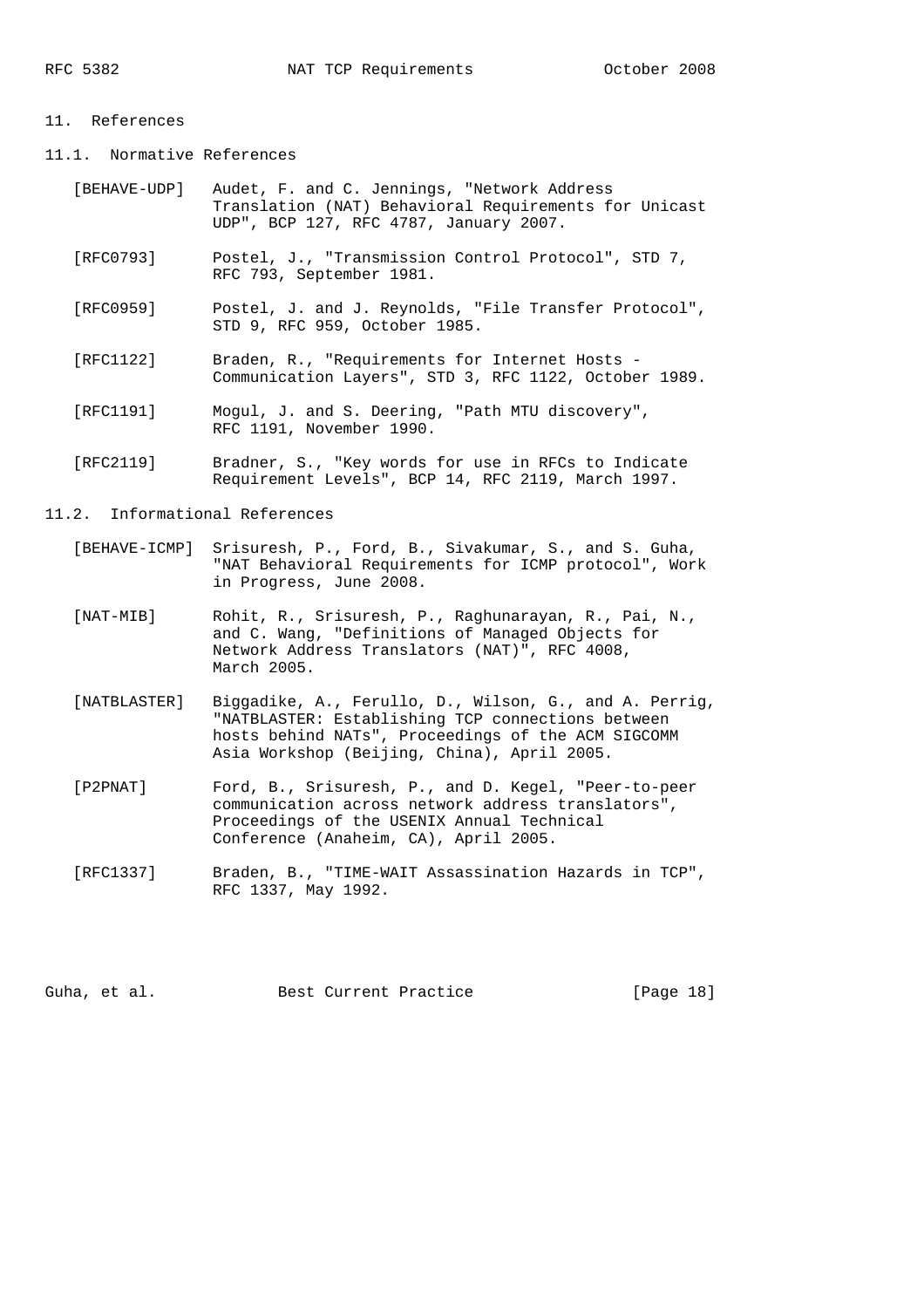- [RFC1644] Braden, B., "T/TCP -- TCP Extensions for Transactions Functional Specification", RFC 1644, July 1994.
- [RFC2018] Mathis, M., Mahdavi, J., Floyd, S., and A. Romanow, "TCP Selective Acknowledgment Options", RFC 2018, October 1996.
- [RFC2663] Srisuresh, P. and M. Holdrege, "IP Network Address Translator (NAT) Terminology and Considerations", RFC 2663, August 1999.
- [RFC2923] Lahey, K., "TCP Problems with Path MTU Discovery", RFC 2923, September 2000.
- [RFC3022] Srisuresh, P. and K. Egevang, "Traditional IP Network Address Translator (Traditional NAT)", RFC 3022, January 2001.
- [RFC4614] Duke, M., Braden, R., Eddy, W., and E. Blanton, "A Roadmap for Transmission Control Protocol (TCP) Specification Documents", RFC 4614, September 2006.
- [RFC4953] Touch, J., "Defending TCP Against Spoofing Attacks", RFC 4953, July 2007.
- [STUNT] Guha, S. and P. Francis, "NUTSS: A SIP based approach to UDP and TCP connectivity", Proceedings of the ACM SIGCOMM Workshop on Future Directions in Network Architecture (Portland, OR), August 2004.
- [TCPTRAV] Guha, S. and P. Francis, "Characterization and Measurement of TCP Traversal through NATs and Firewalls", Proceedings of the Internet Measurement Conference (Berkeley, CA), October 2005.

Guha, et al. Best Current Practice [Page 19]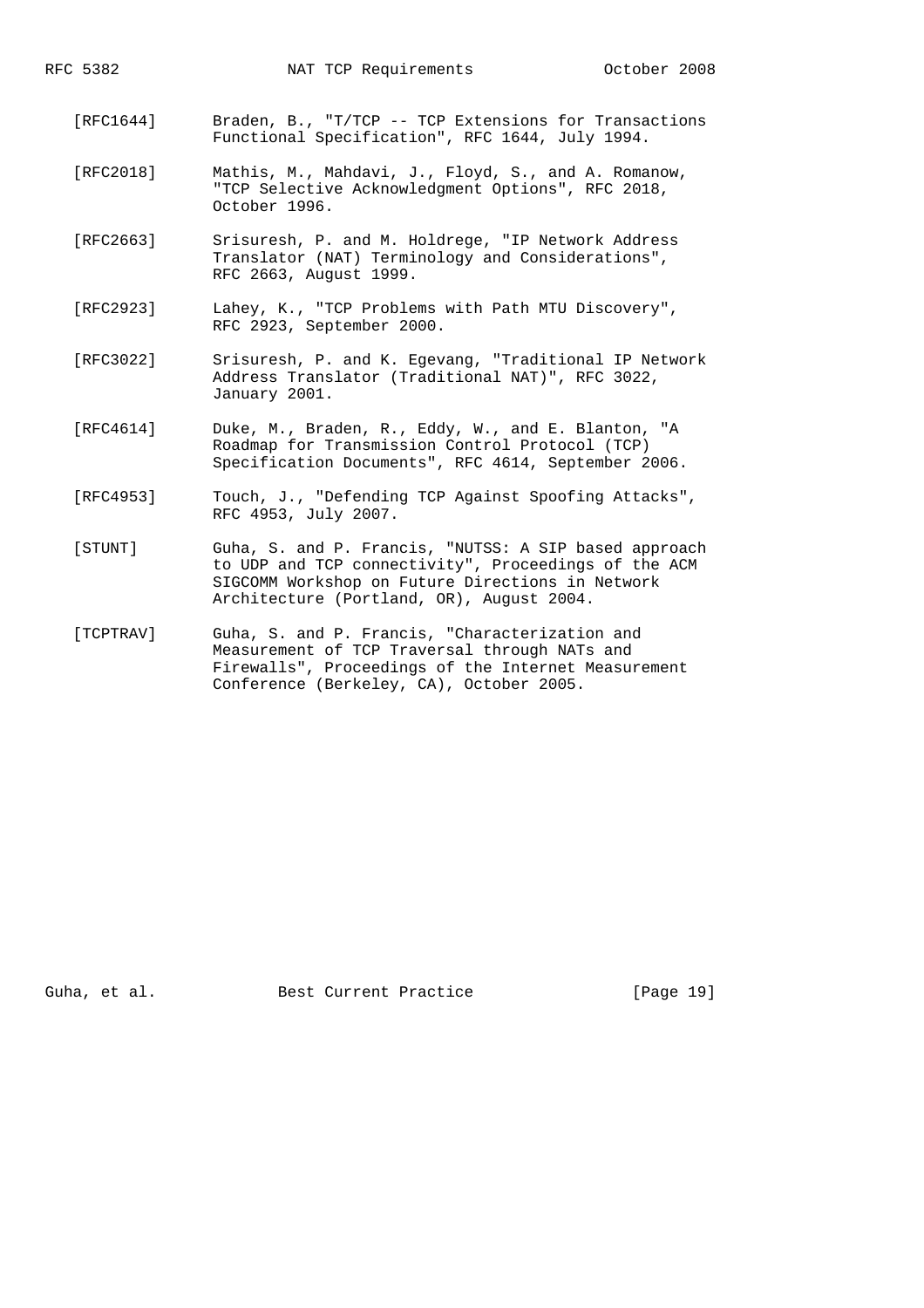Authors' Addresses Saikat Guha (editor) Cornell University 331 Upson Hall Ithaca, NY 14853 US Phone: +1 607 255 1008 EMail: saikat@cs.cornell.edu Kaushik Biswas Cisco Systems, Inc. 170 West Tasman Dr. San Jose, CA 95134 **US**  Phone: +1 408 525 5134 EMail: kbiswas@cisco.com Bryan Ford Max Planck Institute for Software Systems Campus Building E1 4 D-66123 Saarbruecken Germany Phone: +49-681-9325657 EMail: baford@mpi-sws.org Senthil Sivakumar Cisco Systems, Inc. 7100-8 Kit Creek Road PO Box 14987 Research Triangle Park, NC 27709-4987 US Phone: +1 919 392 5158 EMail: ssenthil@cisco.com Pyda Srisuresh Kazeon Systems, Inc. 1161 San Antonio Rd. Mountain View, CA 94043 US Phone: +1 408 836 4773 EMail: srisuresh@yahoo.com

Guha, et al. Best Current Practice [Page 20]